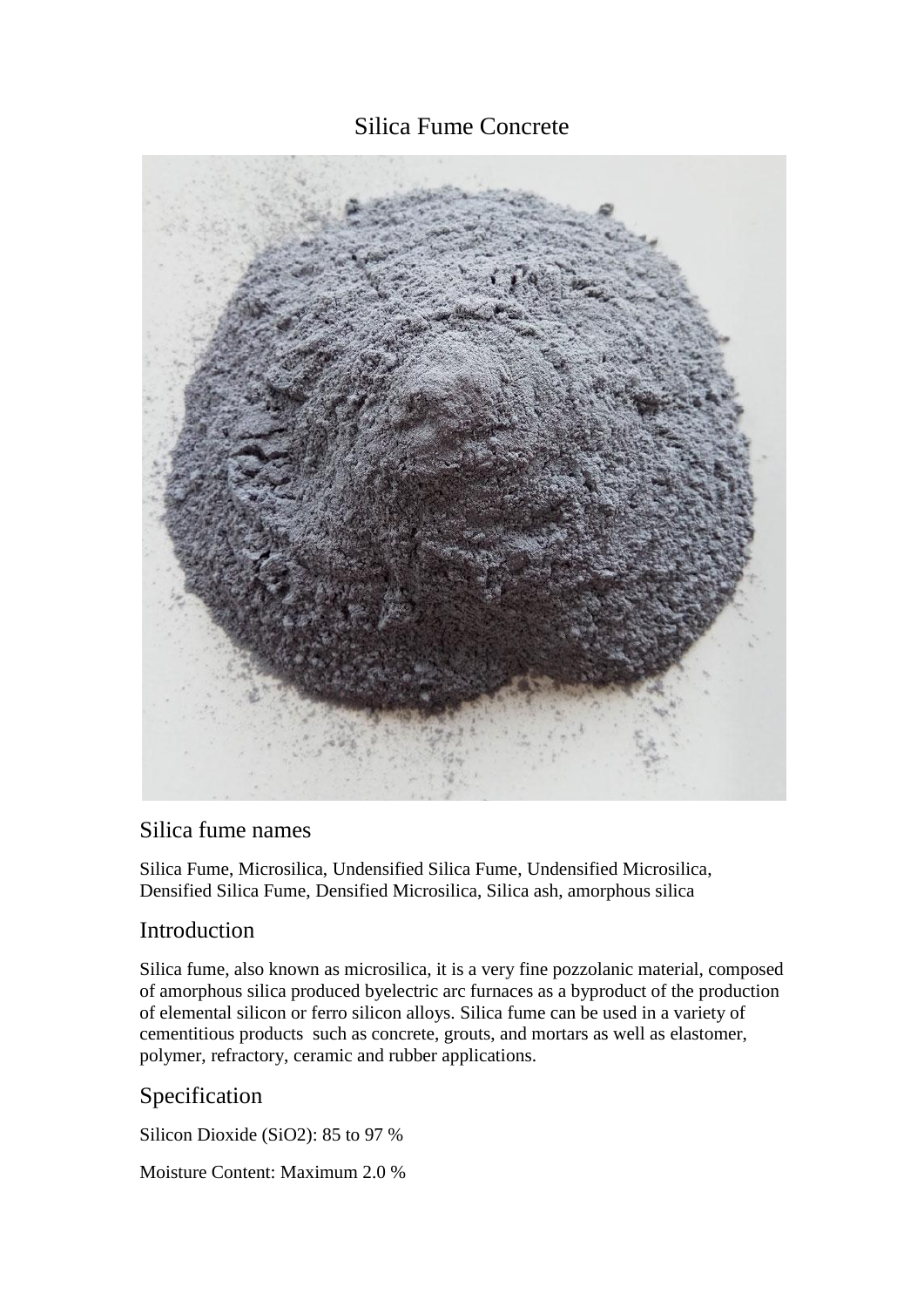Loss on Ignition (LOI): Maximum 2.0 % Oversize percent retained on 45-μm (325 sieve): Maximum 2 % Specific Surface: Minimum 18 m2/g Density: 250 to 700 kg/m3

(Densified Silica Fume and Undensified Silica Fume)



## Densified Silica Fume

Bulk Density:550-700kgs/m3 SiO2: 88% - 97%min

Densified Silica Fume, also called silica fume or micro silica, is a byproduct of production silicon metal or ferrosilicon alloys. Silicon metal and alloys are produced in electric furnaces.The raw materials are quartz,coal and woodchips.The smoke that results from furnace operation is collected and sold as silica fume, silica fume consists primarily of amorphous(non-crystalline) silicon dioxide(SiO2),its average granule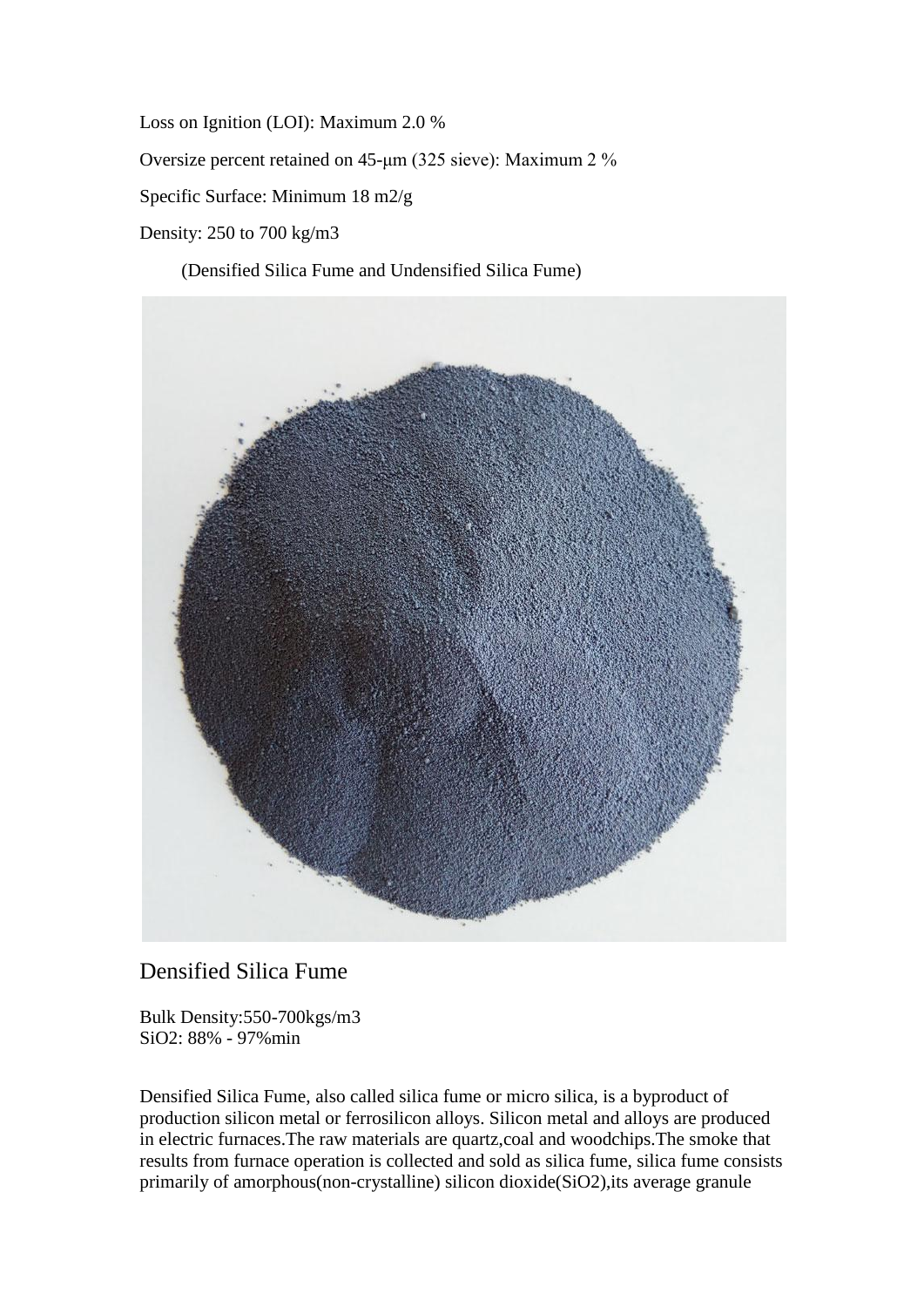diameter is  $0.15 \sim 0.20$ um, specific surface area is  $15000 \sim 20000 \text{m}^2/\text{kg}$ , and it has extremely strong surface active.



# Undensified Silica Fume

Bulk Density:300-350 kg/m3 SiO2: 88% - 97% min

### Introduction

Undensified Microsilica, also called silica fume or micro silica, is a byproduct of production silicon metal or ferrosilicon alloys. Silicon metal and alloys are produced in electric furnaces. The raw materials are quartz, coal and woodchips.The smoke that results from furnace operation is collected and sold as silica fume, silica fume consists primarily of amorphous(non-crystalline) silicon dioxide(SiO2),its average granule diameter is  $0.15 \sim 0.20$ um, specific surface area is  $15000 \sim 20000$ m<sup>2</sup>/kg, and it has extremely strong surface active.

Packing: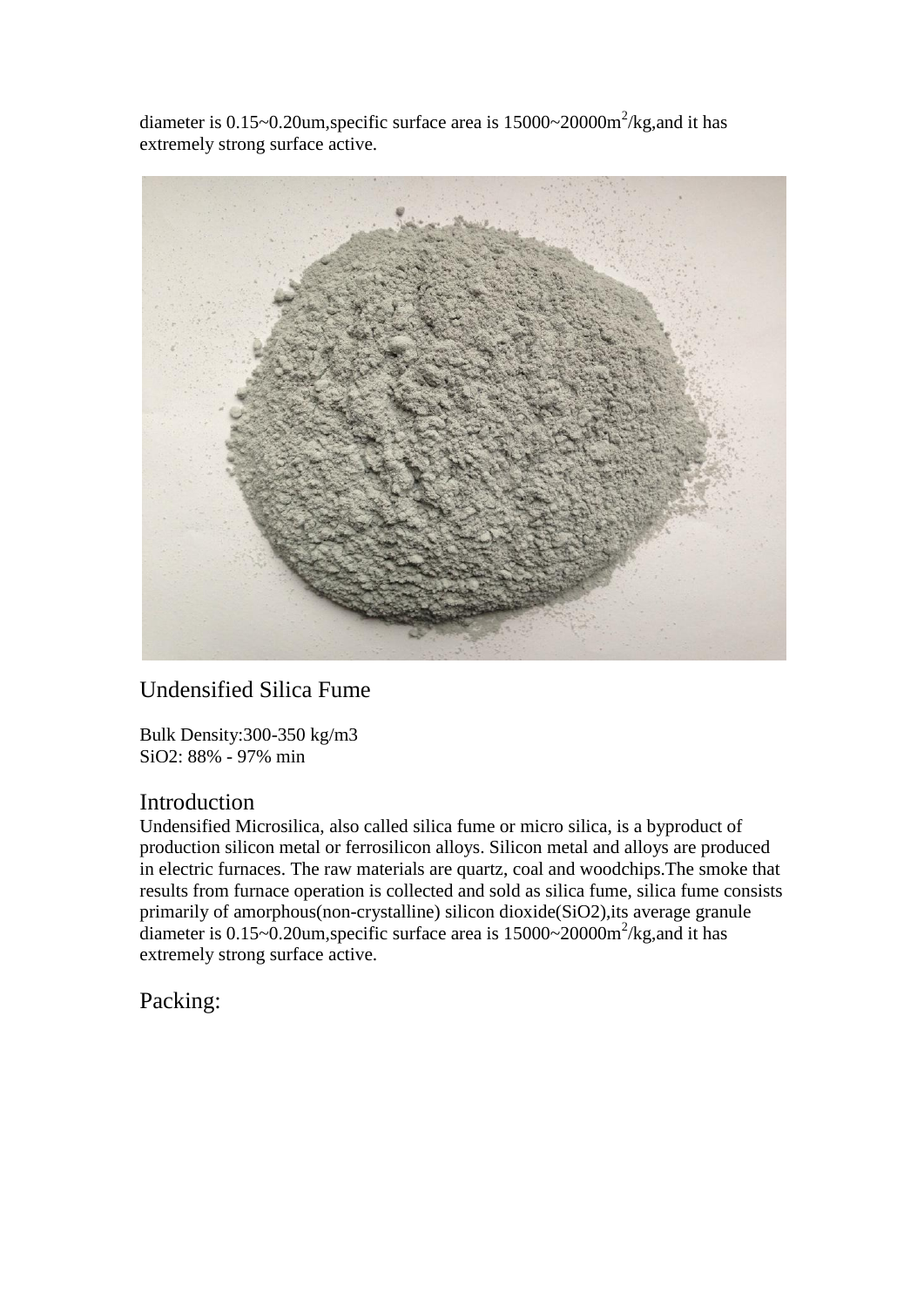

10kg soluble paper bags x 84 on the pallets.

20kg soluble paper bags x 42 on the pallets.

950kg plastic woven bags x 2 on the pallets(with or without bottom output ) 1000kg plastic woven bags x 2 on the pallets(with or without bottom output ) 500kg plastic woven bags x 2 on the pallets (with or without bottom output ) We can also produce according to your requirement.

## Application:

Silica fume in concrete industry application Silica fume in refractory industry application Silica fume in rubber industry application Silica fume as anti-caking agent Silica fume as pellet binders Silica fume in water glass industry Silica fume in drilling industry Other fields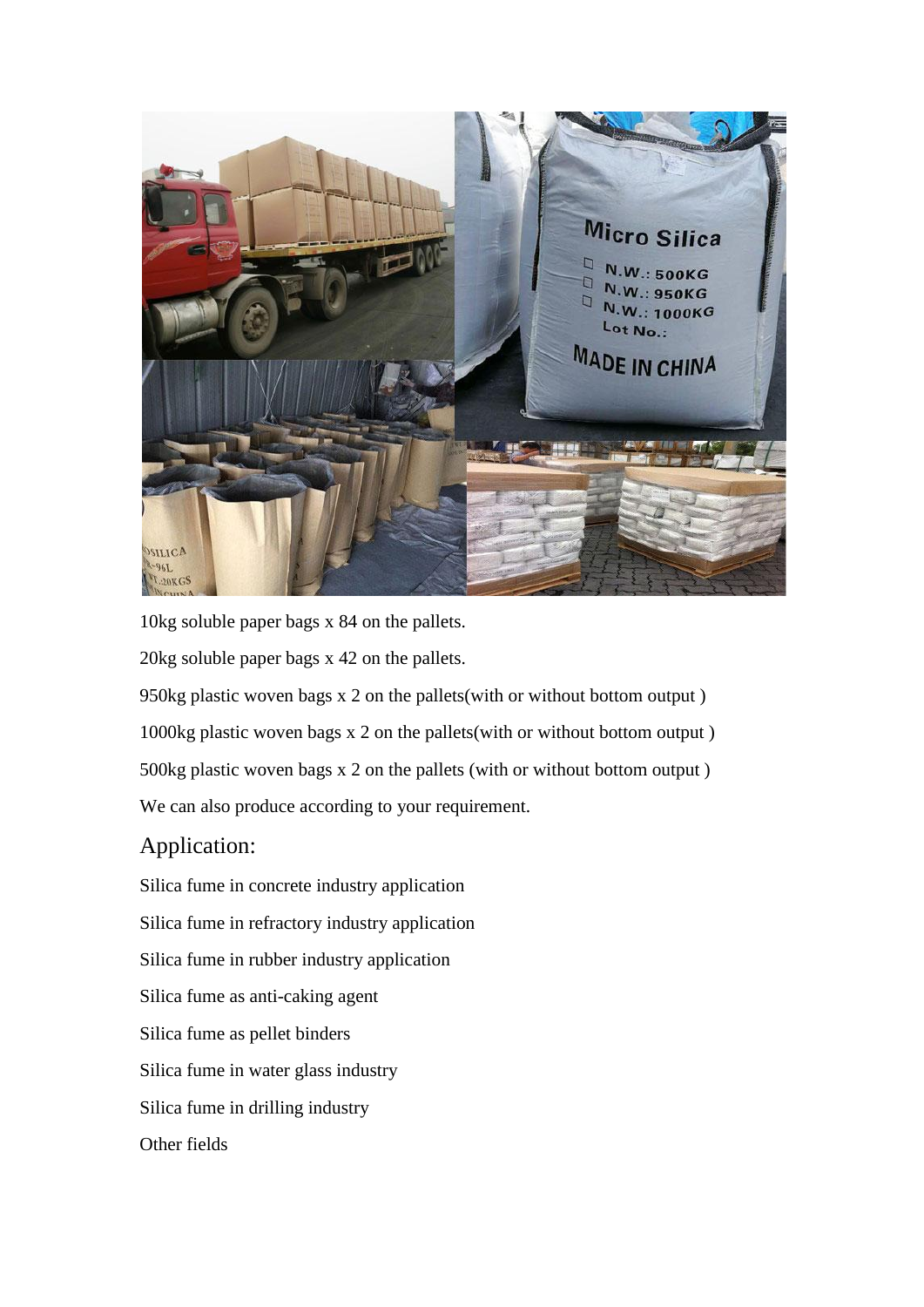#### **Micro Silica for Concrete**



Bulk Density:300-350kg/m3;550-700kgs/m3 SiO2: 88% - 97%min

# Micro Silica for Concrete Introduction

In addition to increased strength and enhanced durability, concrete produced with micro silica increased toughness; increased resistance to abrasion, corrosion and chemicals; and placement and life-cycle cost efficiencies. Micro Silica will protect concrete against deicing salts, seawater, road traffic and freeze/thaw cycles. Besides, high-strength concrete enhanced with micro silica provides architects and engineers with greater design flexibility.

## Effect of Silica Fume for Concrete

- 1). Increase durability
- 2). Reduces concrete permeability
- 3). Improves resistance to corrosion
- 4). Shotcrete lower rebound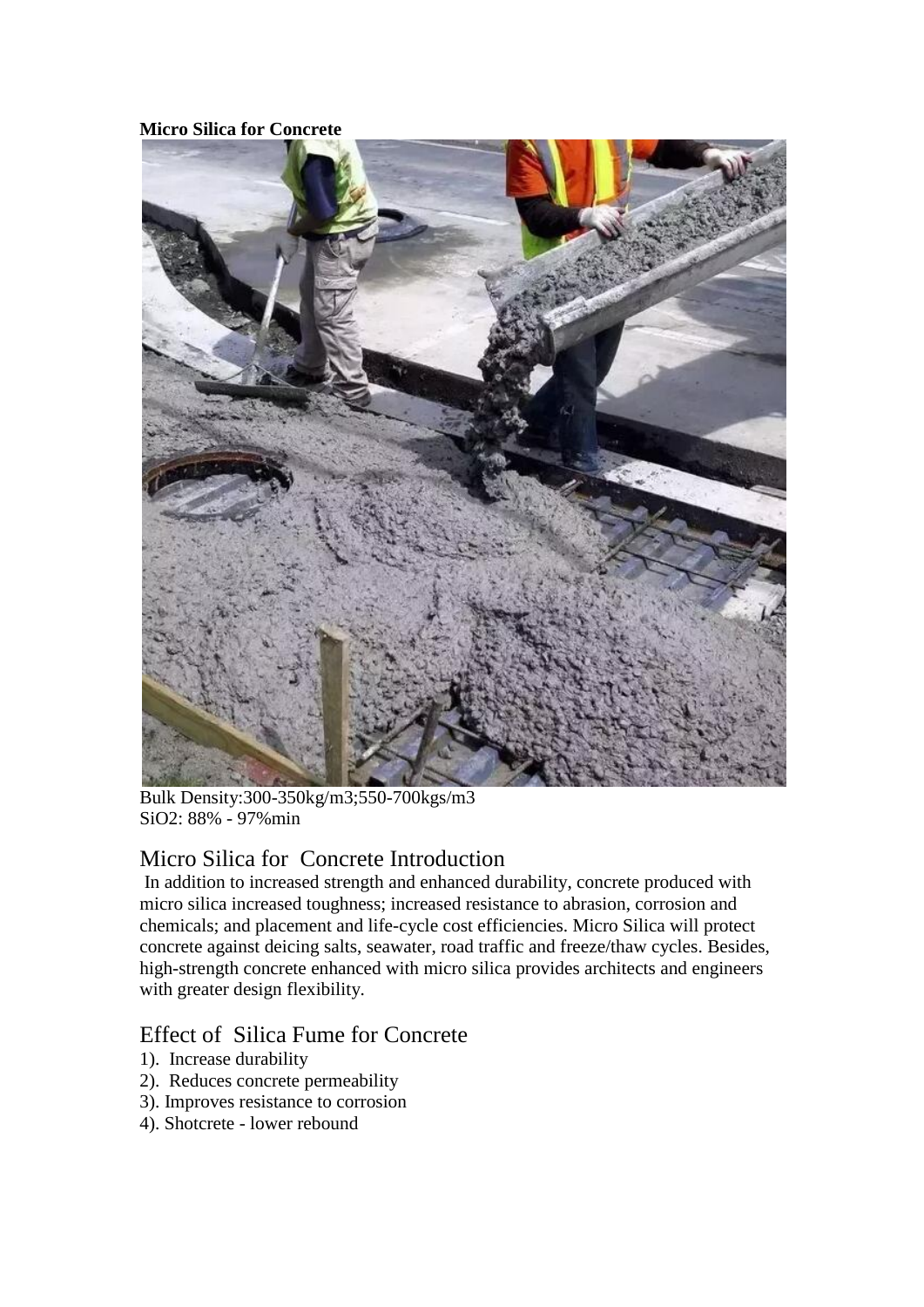# Refractory Micron Silica



Bulk Density:300-350kg/m3 SiO2: 88% - 97%min

## Refractory Micron Silica Powder Introduction

The use of Micron Silica Powder in refractory castables provides better particle packing. It allows for less water to be used while maintaining the same flow characteristics. It also promotes low temperature sintering and the formation of mullite in the matrix of the castable. This produces a castable that has a low permeability to avoid gas, slag and metal penetration. Castables incorporating micron silica powder are stronger than non-micron silica powder containing castables especially at high temperatures with higher density they attain lower porosity and are more volume stable

## Features Characteristics for Refractory micrasilica fume

- 1. Enhancing the fluid of pouring refractory.
- 2. Reducing the volume of used water.
- 3. be easy to shape.
- 4. Raising the production efficiency.
- 5. Raising the compact and intensity of refractory.
- 6. Enhance elevated temperature strength and thermal shock of refractory.

## Production Line

Raw Material——Furnace——Precollector & Fan——Baghouse Filter——Micro Silica